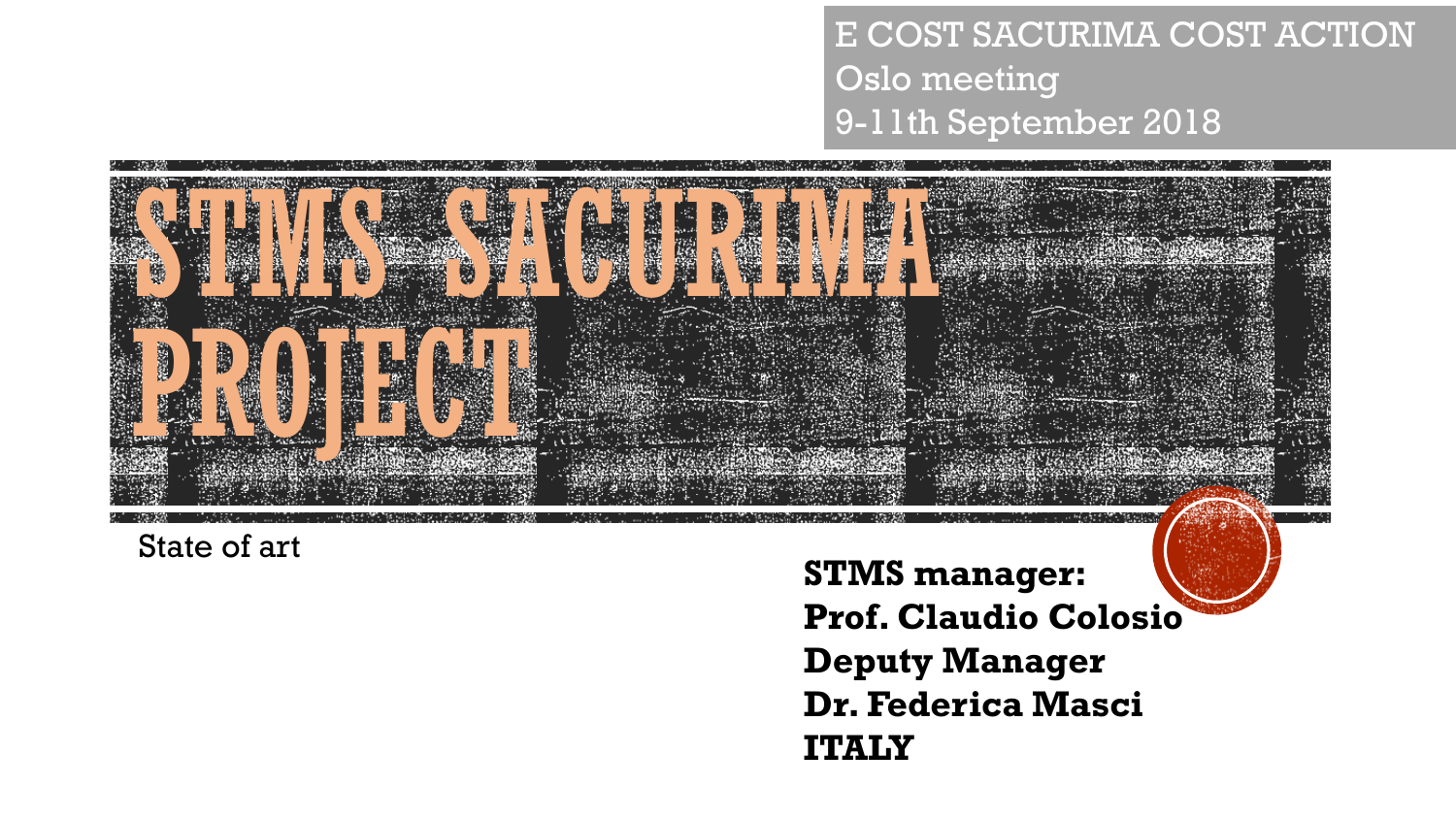#### SHORT THERM SCIENTIFIC MISSIONS

 $\sqrt{W}$ hat is a STSM?

✓HOW TO APPLY?

✓EXAMPLES OF ACTIVITIES DONE

**√STSM IN PROGRESS** 

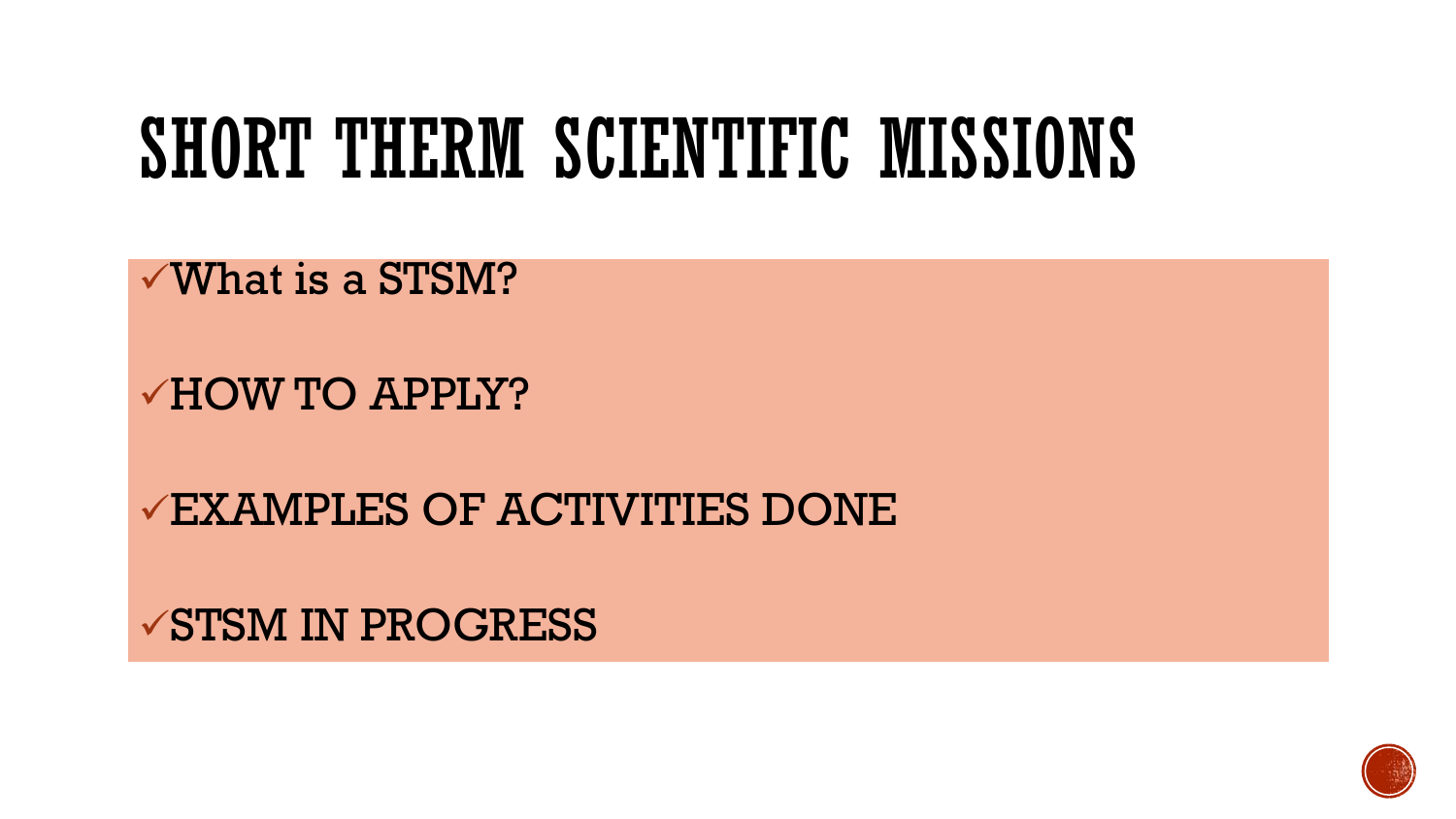# WHAT IS SHORT THERM SCIENTIFIC MISSION?

 $\checkmark$  A visit of a scientist of an institution (early-trained-senior) to another institution.

- ✓ AIMS; Exchanging ideas and knowledge across borders and put European scientists at the forefront of worldwide technological innovation.
- $\checkmark$  How long?: STSMs can vary from one week to three months and up to six months for Early Stage Researchers.
- $\checkmark$  WHO: Applicants must be engaged in a research programme in an institution from a COST country which must have accepted the Memorandum of Understanding (MoU) of the Action concerned. Both home and host institution should be in a COST country which has accepted the MoU and has participated in the COST Action. The average contribution for a mission is a fixed grant
- $\checkmark$  Products: joint publications, joints research methods, exchange of information
- ✓ HOW MUCH (\$\$\$\$-€€€€€-£££££)? It will normally not exceed EUR 2500 (EUR 3500 for Early Stage Researchers).

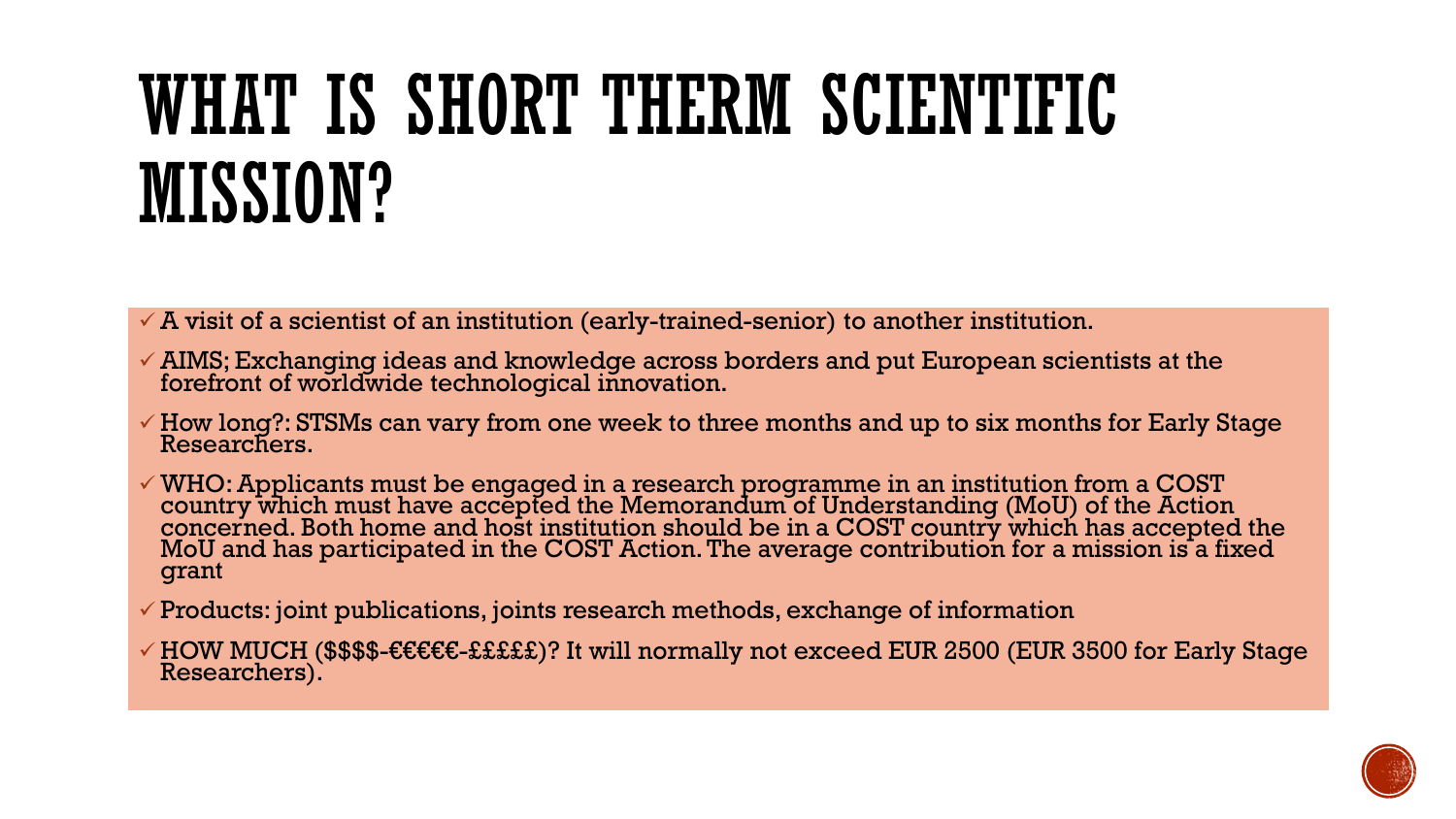# EXAMPLES OF STSM - ACTIVITY N. 1

- From Finland, National Research Institute to Estonia, Estonian University of Life Sciences, Tartu (Both senior scientists)
- Period: 15/11/2017 20/11/2017
- Activities done: Data collection on EU Statistics on work accidents in agriculture
- Preparation of a paper on "Physioacoustic Treatment in a Tractor Seat"
- - Search for research funding in H2020
- - Preparation of an application for a project in the frame of the Baltic Sea Interreg Region call. Collaborating countries are Finland, Estonia, Lithuania, Poland, Germany, Denmark and Sweden.

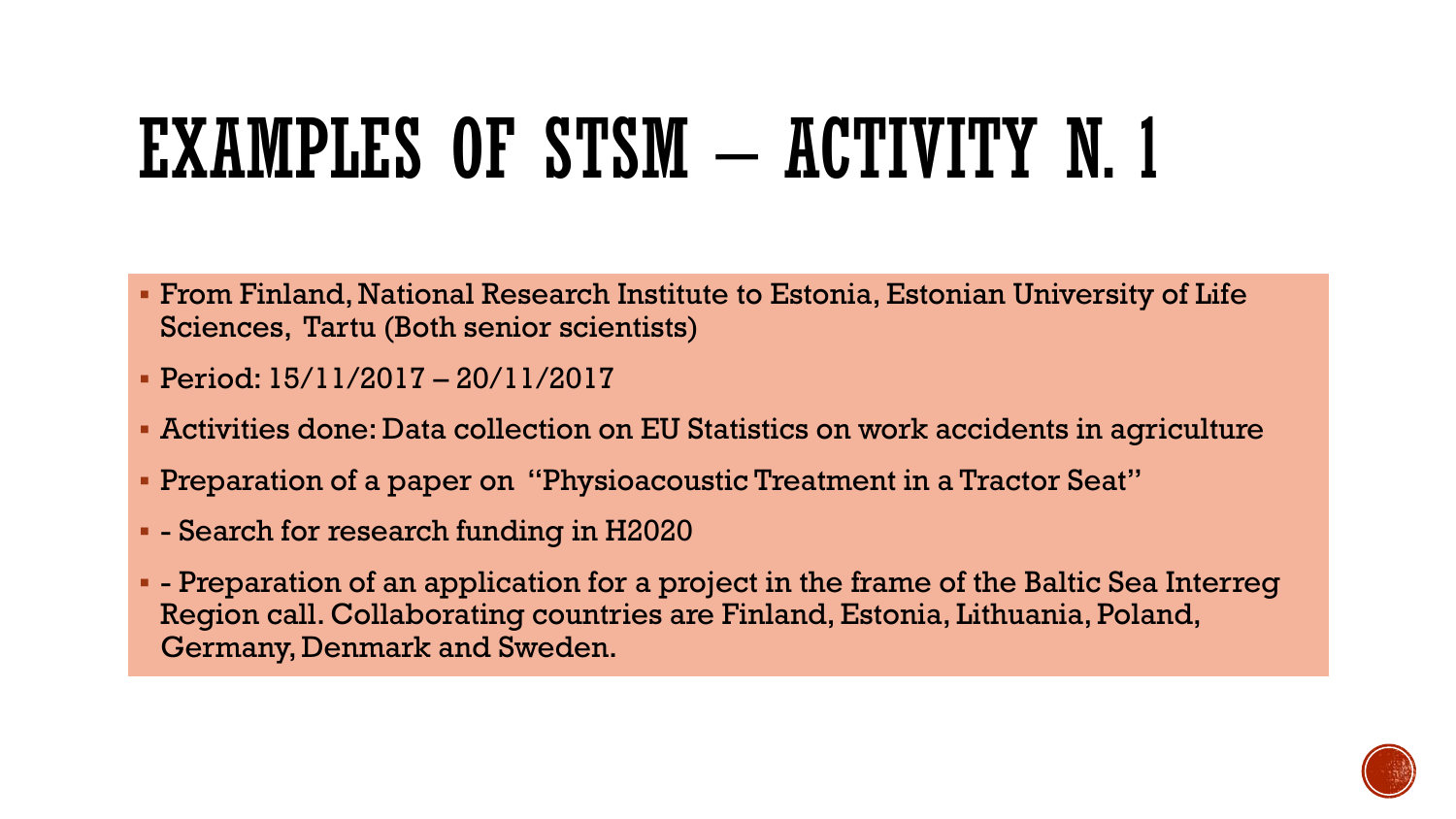### ACTIVITY N. 2

- From Germany, Leibniz Institute for Agricultural Engineering and Bioeconomy, Department of Horticultural Engineering ((ESR) to Italy, University of Milano, Department of Health Sciences (Our group)
- - Search on the most common diseases for farmers in piggeries caused by gases, in particular ammonia, dust
- and noise,
- - Definition of the main aspects of the European and international legislation on occupational exposure limits for gases and dust concentration and on animal welfare.
- -Discussion on gas and dust measurement methods and sampling procedures in piggeries and poultry houses
- - evaluation methods to quickly identify the symptoms of respiratory diseases in farmers due to gas
- and dust pollution
- - contribution to the creation of a network between Germany and Italy with researchers working on
- 1) occupational health in agriculture, 2) animal welfare, 3) environmental protection and sustainability in
- animal farms related to gas and dust pollution for future opportunities of collaborations and the submission
- of a multidisciplinary project on this topic.
- Meeting with allergologists of the Department (occupational allergic diseases in agriculture)
- Visit of a traditional Italian piggery for the Parma ham production has been done.

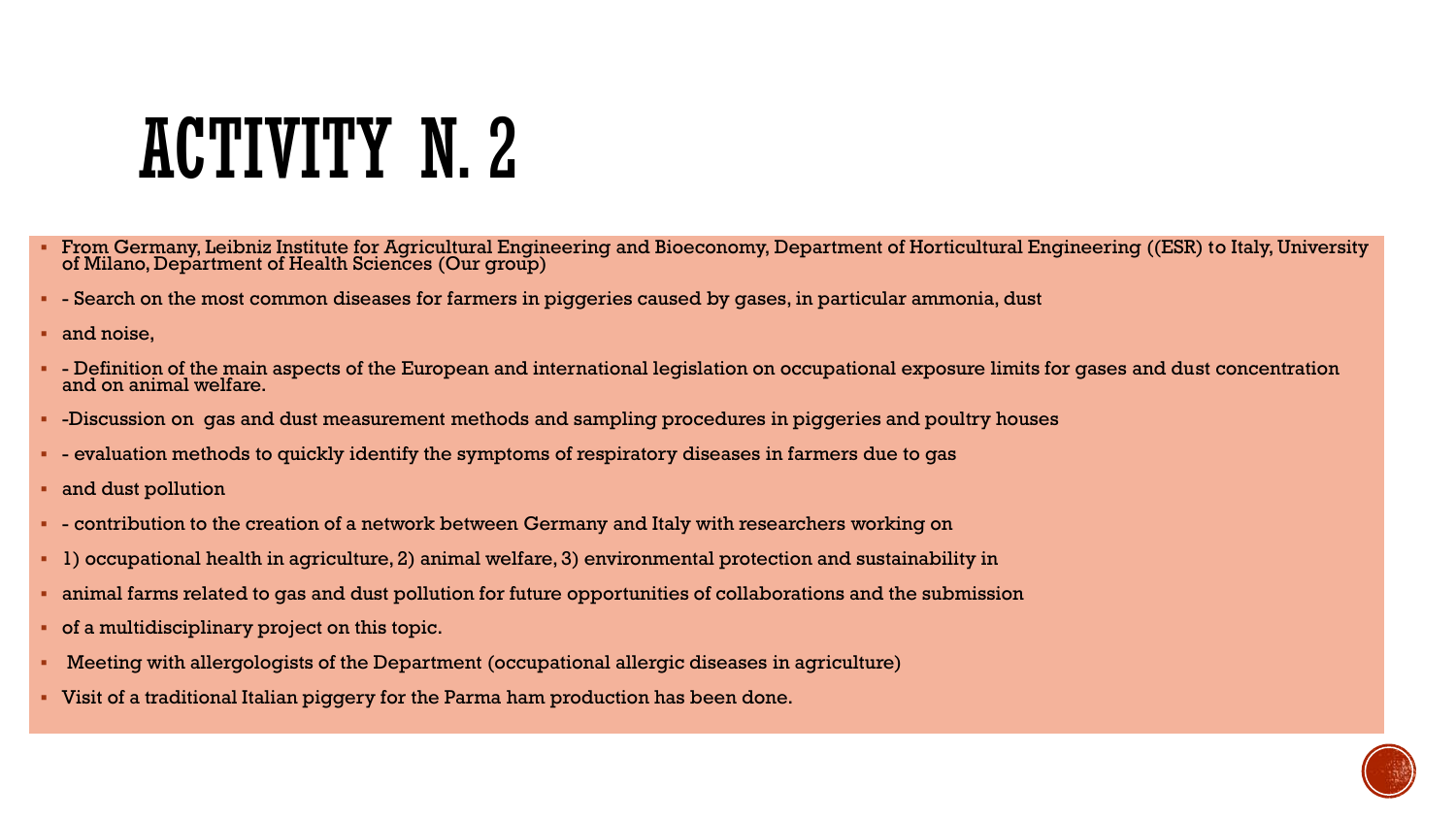# ACTIVITY N. 3

▪From Italy, University of Milano, Department of Health Sciences, and post Graduate School on Occupational Health of the University of Milano to USA (Omaha, University of Nebraska Medical Center, Department of Public Health)

▪To participate in an International Training Course on agriculture.

▪To test and point out a search string to perform systematic reviews on musculoskeletal disorders in agriculture and to visit USA agricultural enterprises.

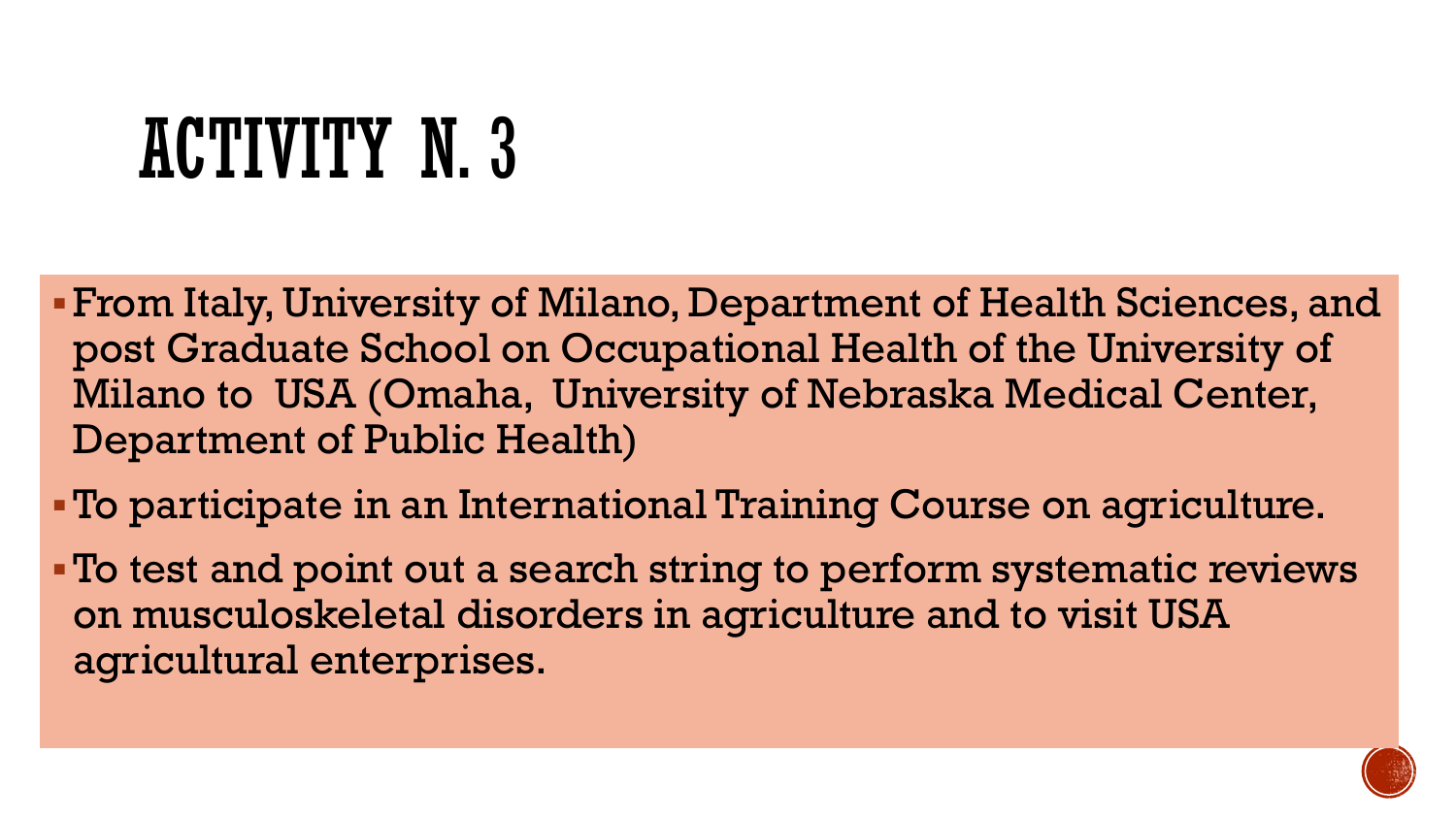# PROGRAMME FOR THE FUTURE STSM N. 1

- ▪From Serbia, University of Novi Sadr, Scientific Veterinary Institute, (ESR) to Italy, University of Milano, Department of Health Sciences (OUR GROUP)
- Scientific Interests of the candidate: Development, Validation and Application of Methods of Instrumental chemical analysis of chemotherapeutics and of environmental pollutants in the tissues and organs of animals, food stuffs, and animal feed and objects of general use. Determining the Degree of contamination by toxic substances in food stuffs, the mechanism of toxicity and hazard assessment of contaminants to the health.
- ▪Case Study: participation in the elaboration (chemical analisys) of a study on Glyphosate
- ▪When: next future (analyses wil start soon)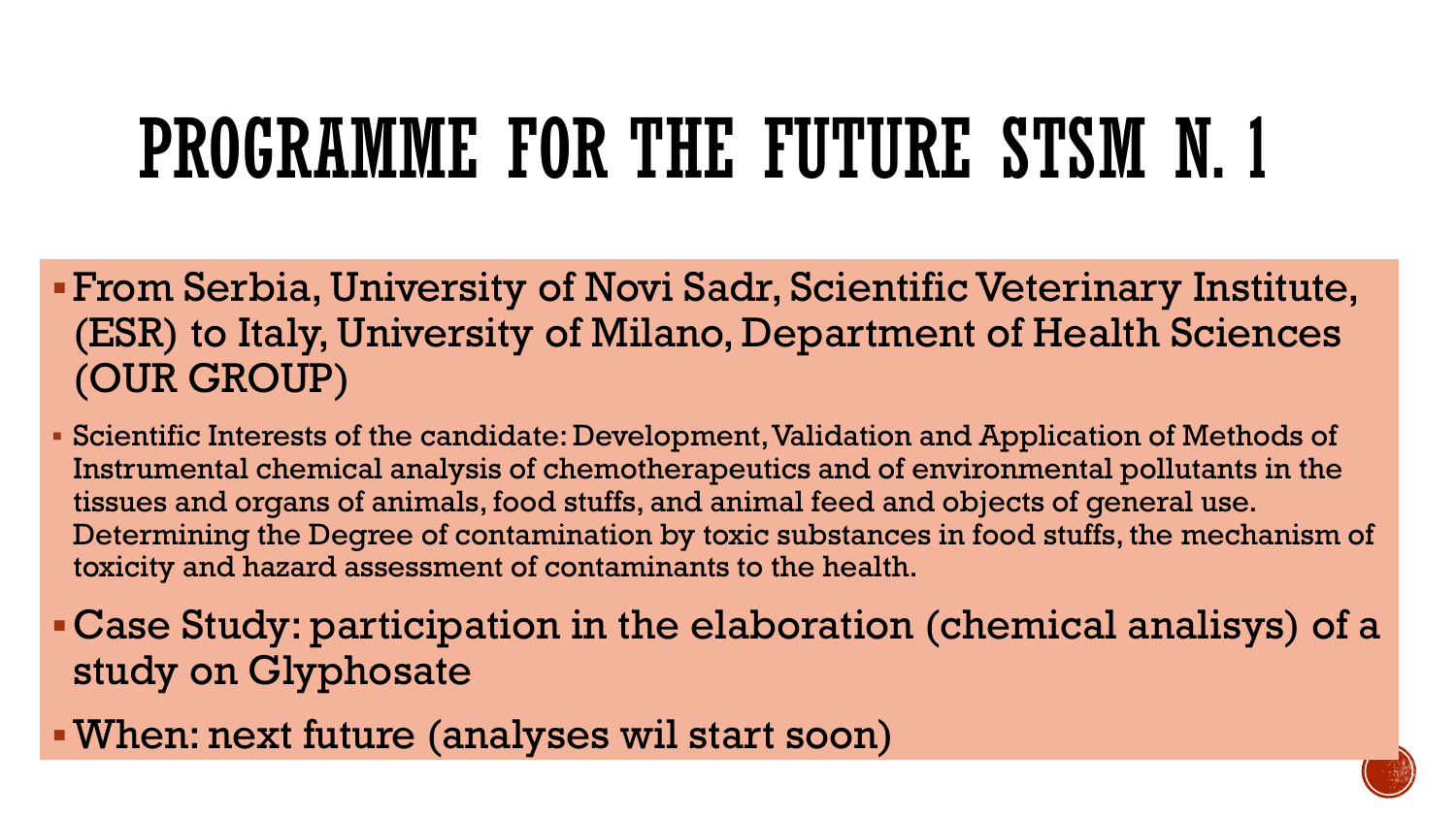# PROGRAMME FOR THE FUTURE STSM N. 2

▪From Romania, Center for Health Policy and Public Health of Cluj Napoca, (ESR) to Belgium, Faculté de Psychologie et des Sciences de l'Education, Institut de Recherche en Sciences Psychologiques - Psychological Sciences Research Institute (SENIOR RESEARCHER & TEACHER)

▪Objective: to perform a systematic review (Topics to defined)

**• Period: ready to start** 

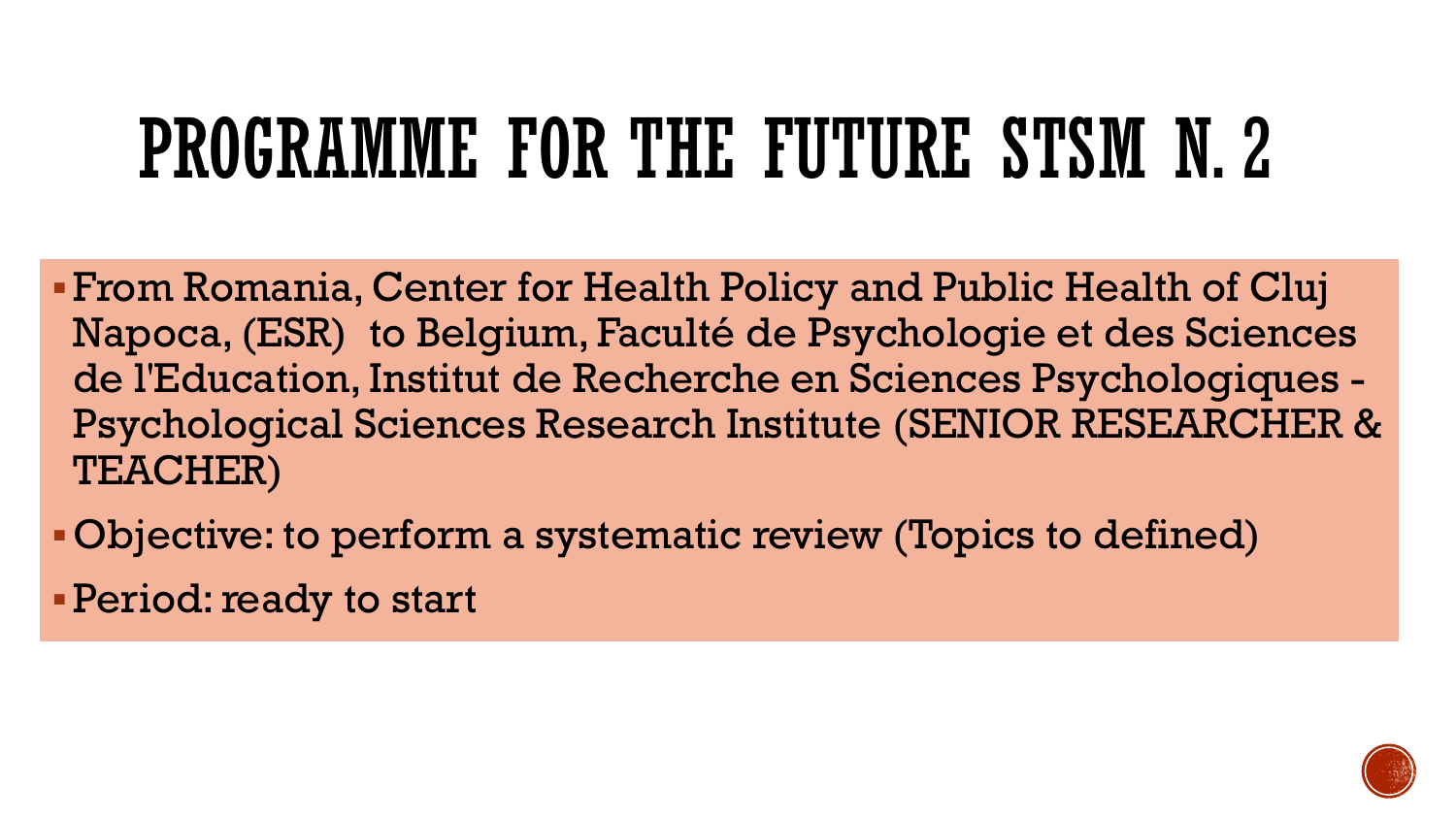# PROGRAMME FOR THE FUTURE STSM N. 3

- ▪From Irelnd, Teagasc Rural Economy Development Programme (ESR) to Italy, University of Milano, Department of Health Sciences (OUR GROUP)
- Systematic Review on the effect of farm safety and health promotion techniques on farmer behaviour, and to investigate such questions as the influence of demographic variables on the effectiveness of behaviour change techniques for safety and health behaviours
- Core Topic: farm safety and health pedagogy, or participatory behaviour intervention design and evaluation
- **Presentation of the work done in Ireland**

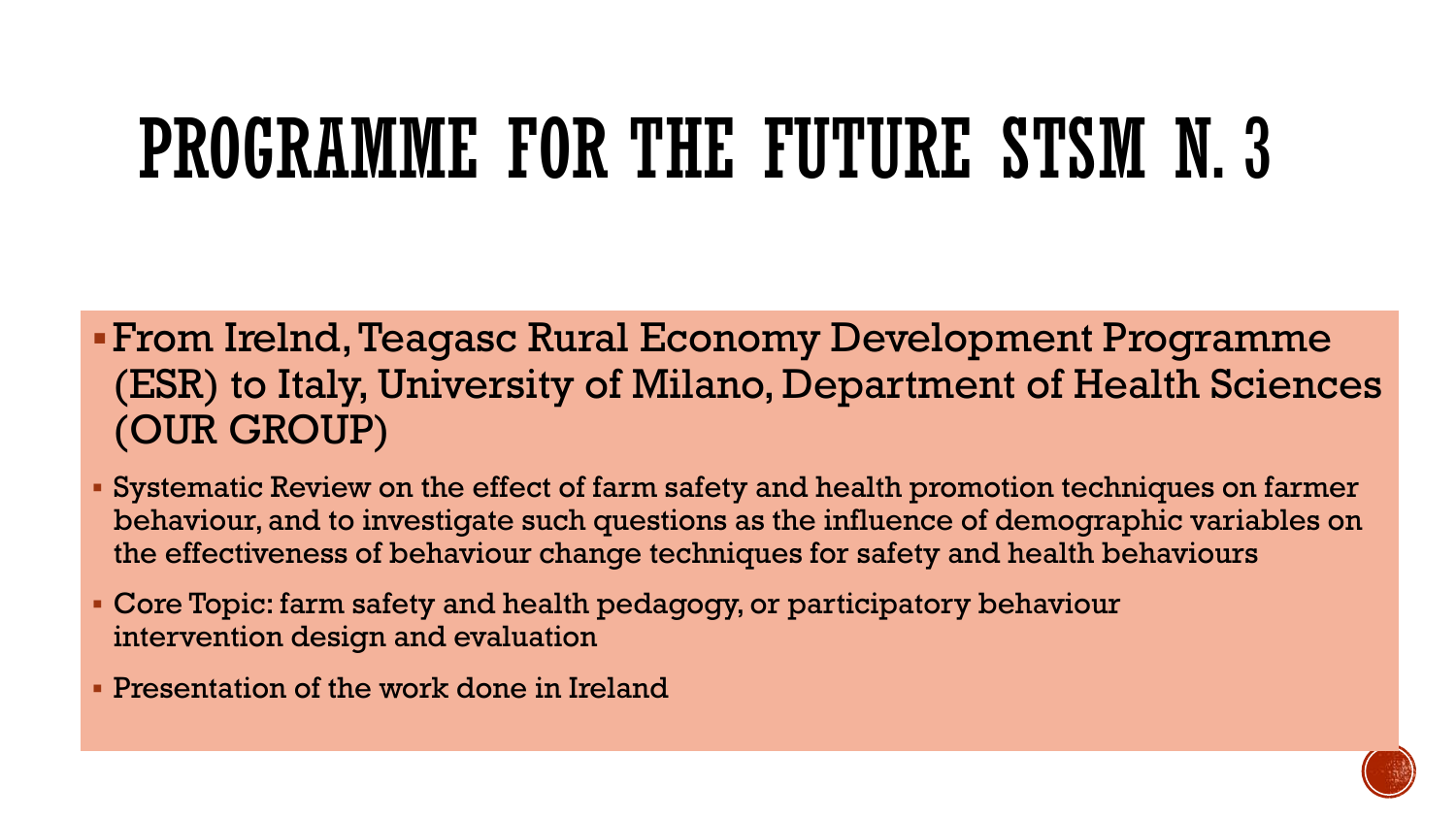■ I Hope the examples have clarified....

▪But now the question:

# ▪HOW TO ACCESS STSM?

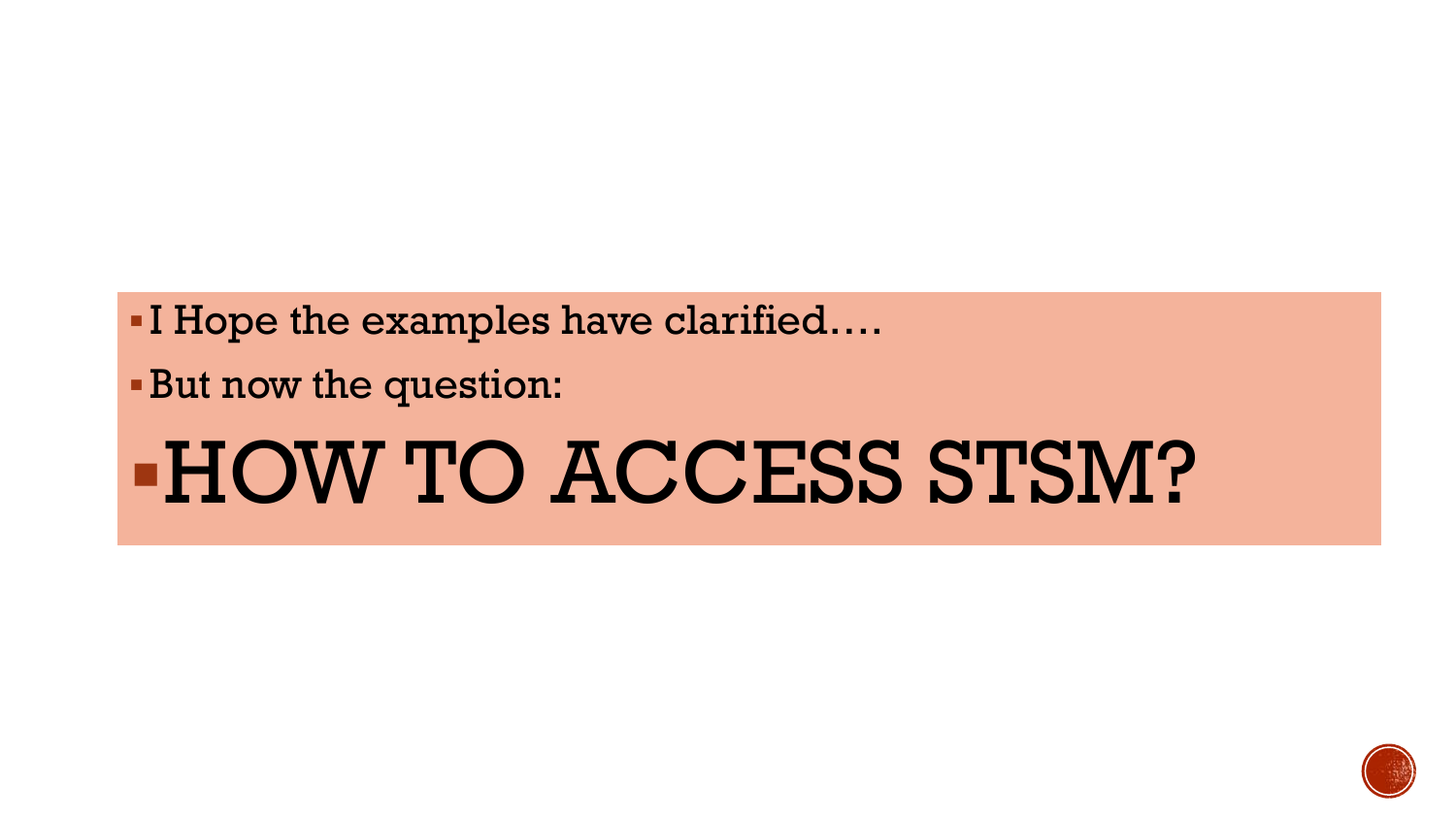**MA** 

**EXICE** 

X

√Cost

homepage:

www.cost.eu



professional relationships and increases the probability of receiving Horizon

 $\blacksquare$ 





14:58

18/06/2018

 **- 일**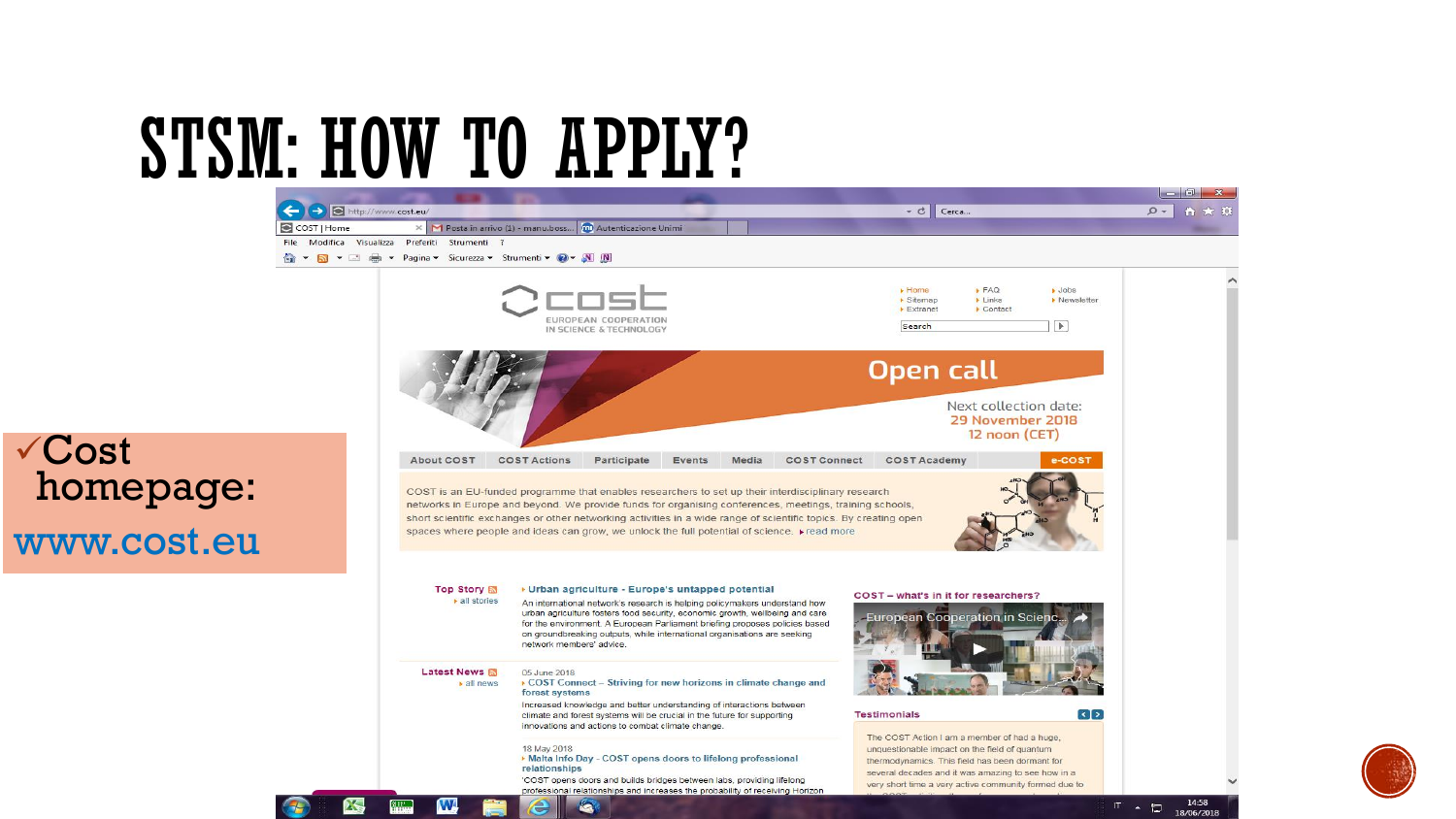

#### VLogin COST website





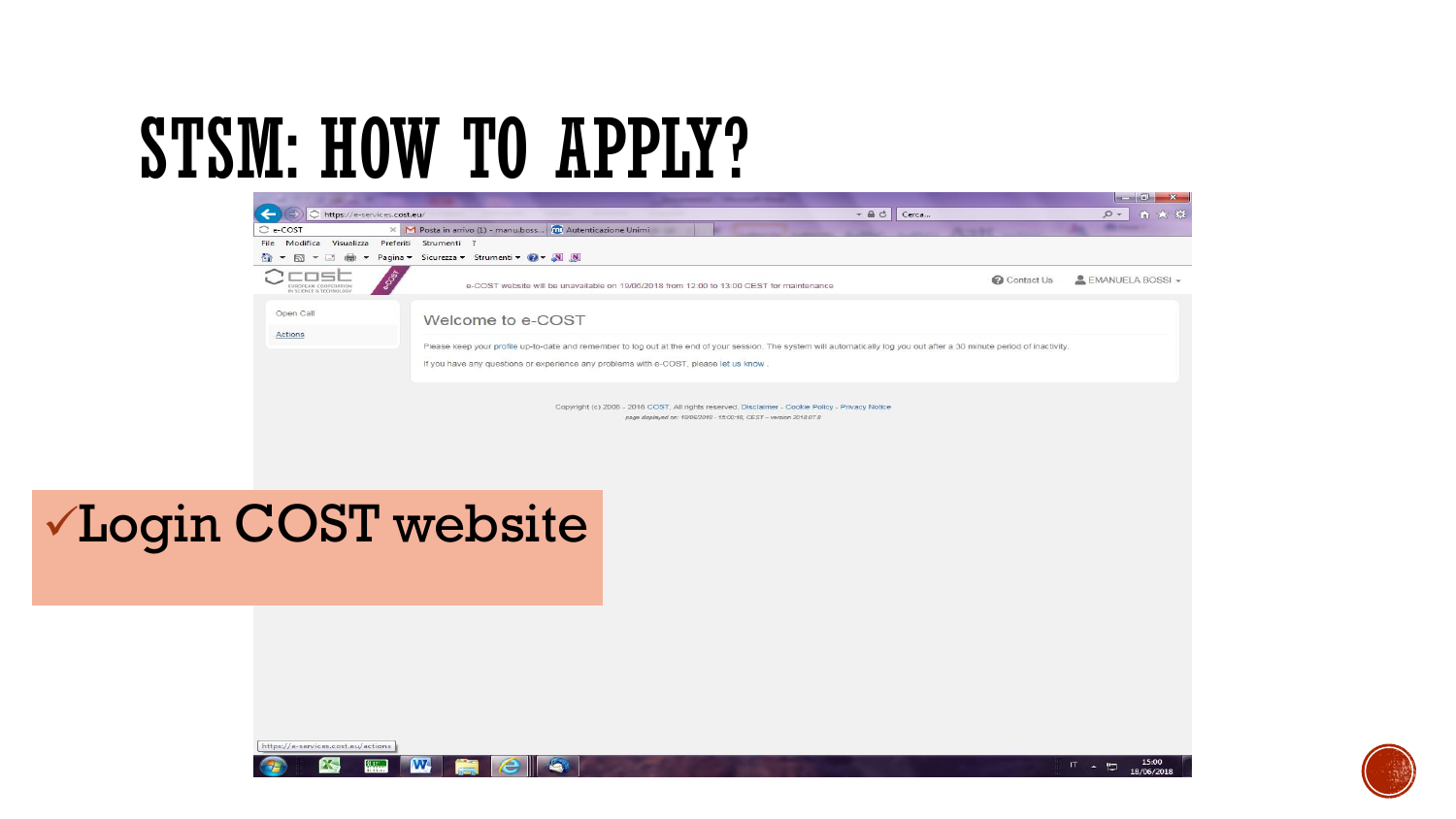

 $\circ$ 

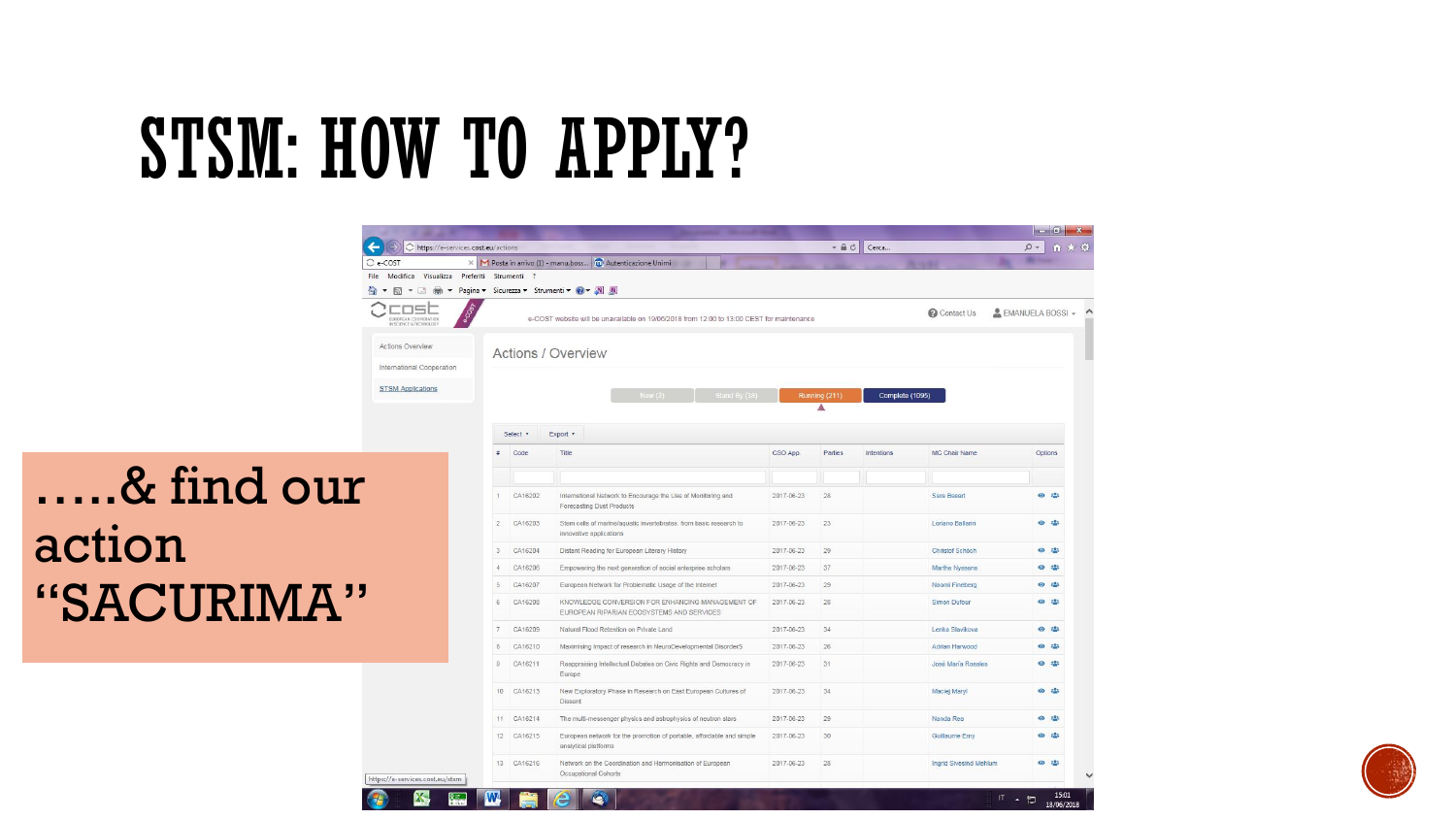$\checkmark$  STSM

|               |                                                 |                                                                                                                                                                                                                                                                                         |                                                                                                                                                                                                                                                                                                                                                                                                                                                      |               | $\begin{array}{c c c c c} \hline \multicolumn{1}{c }{\mathbb{D}} & \multicolumn{1}{c }{\mathbb{X}} \end{array}$ |
|---------------|-------------------------------------------------|-----------------------------------------------------------------------------------------------------------------------------------------------------------------------------------------------------------------------------------------------------------------------------------------|------------------------------------------------------------------------------------------------------------------------------------------------------------------------------------------------------------------------------------------------------------------------------------------------------------------------------------------------------------------------------------------------------------------------------------------------------|---------------|-----------------------------------------------------------------------------------------------------------------|
|               |                                                 | https://e-services.cost.eu/stsm/apply/new                                                                                                                                                                                                                                               |                                                                                                                                                                                                                                                                                                                                                                                                                                                      | - A C   Cerca | - م                                                                                                             |
|               | C e-COST                                        | X M Posta in arrivo (1) - manu.boss 10 Autenticazione Unimi                                                                                                                                                                                                                             |                                                                                                                                                                                                                                                                                                                                                                                                                                                      |               |                                                                                                                 |
|               | File Modifica Visualizza Preferiti Strumenti ?  |                                                                                                                                                                                                                                                                                         |                                                                                                                                                                                                                                                                                                                                                                                                                                                      |               |                                                                                                                 |
|               | <b>A</b><br>$-5$<br>▼ 国 ●                       | ▼ Pagina ▼ Sicurezza ▼ Strumenti ▼ 2 ▼ N N                                                                                                                                                                                                                                              |                                                                                                                                                                                                                                                                                                                                                                                                                                                      |               |                                                                                                                 |
|               | EUROPEAN COOPERATION<br>IN SCIENCE & TECHNOLOGY |                                                                                                                                                                                                                                                                                         | e-COST website will be unavailable on 19/06/2018 from 12:00 to 13:00 CEST for maintenance                                                                                                                                                                                                                                                                                                                                                            | Contact Us    | $\triangle$ EMANUELA BOSSI $\star$                                                                              |
|               | Application Form                                | <b>STSM Application /</b>                                                                                                                                                                                                                                                               |                                                                                                                                                                                                                                                                                                                                                                                                                                                      |               |                                                                                                                 |
|               | « STSM Applications                             |                                                                                                                                                                                                                                                                                         |                                                                                                                                                                                                                                                                                                                                                                                                                                                      |               |                                                                                                                 |
|               |                                                 | <b>Applicant Details</b>                                                                                                                                                                                                                                                                |                                                                                                                                                                                                                                                                                                                                                                                                                                                      |               |                                                                                                                 |
|               |                                                 | Applicant Name:                                                                                                                                                                                                                                                                         | Dr EMANUELA BOSSI                                                                                                                                                                                                                                                                                                                                                                                                                                    |               |                                                                                                                 |
|               |                                                 | Home Institution: *                                                                                                                                                                                                                                                                     | -- Select Institution --                                                                                                                                                                                                                                                                                                                                                                                                                             |               | $\check{ }$                                                                                                     |
|               |                                                 |                                                                                                                                                                                                                                                                                         |                                                                                                                                                                                                                                                                                                                                                                                                                                                      |               | <b>Add/Edit Affiliations</b>                                                                                    |
| $\angle$ STSM |                                                 | <b>STSM DETAILS</b>                                                                                                                                                                                                                                                                     |                                                                                                                                                                                                                                                                                                                                                                                                                                                      |               |                                                                                                                 |
| applications  |                                                 | Action Number: *                                                                                                                                                                                                                                                                        | -- Choose an Action --                                                                                                                                                                                                                                                                                                                                                                                                                               |               | $\check{ }$                                                                                                     |
|               |                                                 | STSM Title: *                                                                                                                                                                                                                                                                           |                                                                                                                                                                                                                                                                                                                                                                                                                                                      |               |                                                                                                                 |
|               |                                                 | Select Grant Period: *                                                                                                                                                                                                                                                                  | -- Choose a Grant Period -- V                                                                                                                                                                                                                                                                                                                                                                                                                        |               |                                                                                                                 |
|               |                                                 | $\bullet$                                                                                                                                                                                                                                                                               |                                                                                                                                                                                                                                                                                                                                                                                                                                                      |               |                                                                                                                 |
|               |                                                 | Start Date: *                                                                                                                                                                                                                                                                           | Ë                                                                                                                                                                                                                                                                                                                                                                                                                                                    |               |                                                                                                                 |
|               |                                                 | End Date: *                                                                                                                                                                                                                                                                             | 篇                                                                                                                                                                                                                                                                                                                                                                                                                                                    |               |                                                                                                                 |
|               |                                                 |                                                                                                                                                                                                                                                                                         |                                                                                                                                                                                                                                                                                                                                                                                                                                                      |               |                                                                                                                 |
|               |                                                 | Duration:                                                                                                                                                                                                                                                                               |                                                                                                                                                                                                                                                                                                                                                                                                                                                      |               |                                                                                                                 |
|               |                                                 | The minimum duration for an STSM is 5 days, maximum duration is 180 days (if you are ECI), or 90 days (if you are not ECI).<br>Early Career Investigator (ECI) - A researcher within a time span of up to 8 years from the date they obtained the PhD/doctorate (full-time equivalent). |                                                                                                                                                                                                                                                                                                                                                                                                                                                      |               |                                                                                                                 |
|               |                                                 | Motivation and Workplan summary:<br>(i                                                                                                                                                                                                                                                  | Aim a motivation - Please explain the scientific and/or other motivation for the STSM and<br>what scientific and/or other outcomes you aim to accomplish with the STSM.<br>$2 -$<br>Proposed contribution to the scientific objectives of the Action.<br>Techniques - Please detail what techniques or equipment you may learn to use, if applicable.<br>3.<br>4.1<br>Planning - Please detail the steps you will take to achieve your proposed aim. |               |                                                                                                                 |
|               | $\overline{\mathbf{v}}$                         | <b>RESERVE</b>                                                                                                                                                                                                                                                                          |                                                                                                                                                                                                                                                                                                                                                                                                                                                      |               | $\checkmark$<br>15:03                                                                                           |



18/06/2018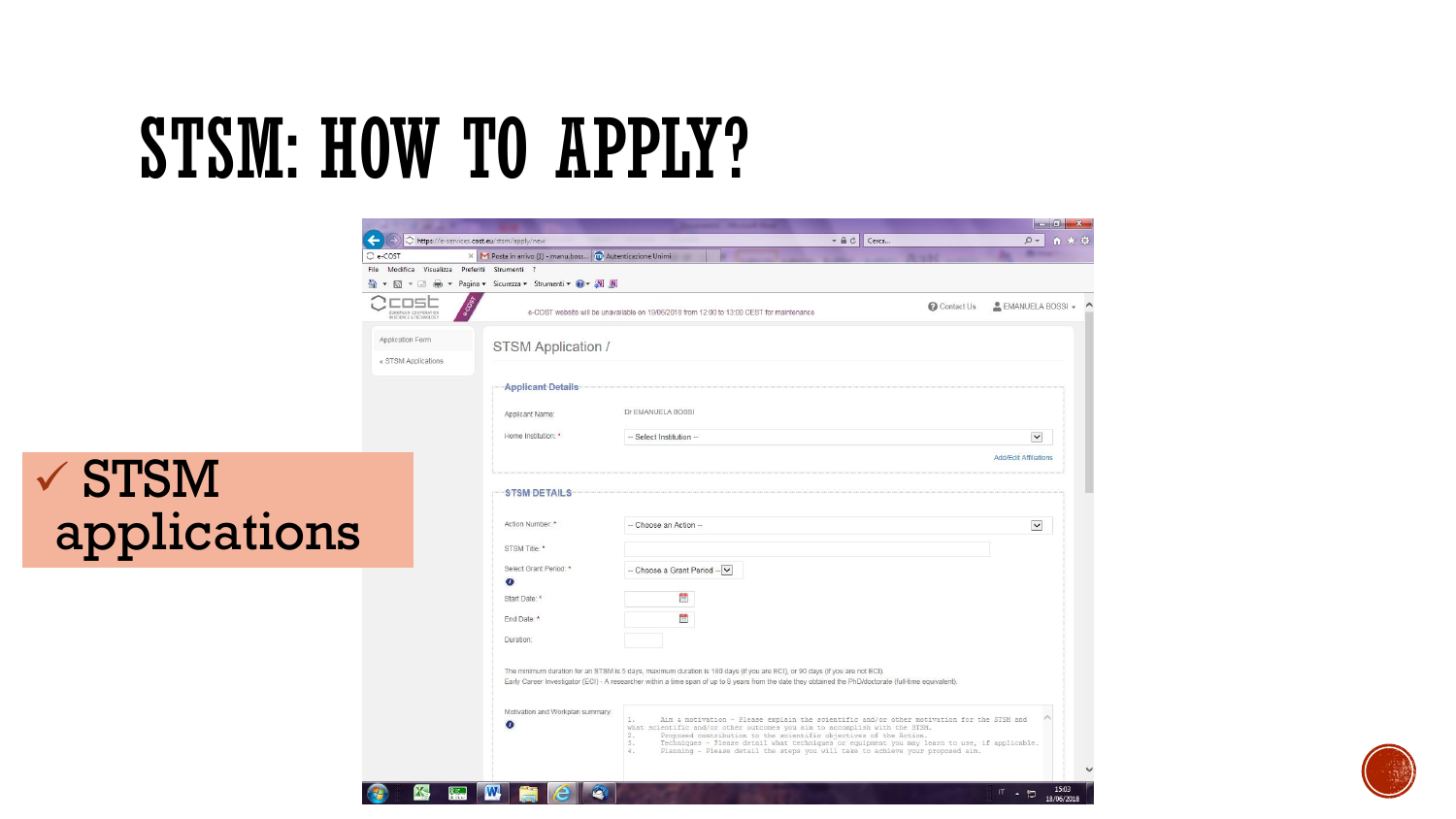$(\blacktriangle)$  $\circ$  e-COST -<br>File Modi

> Applicati « STSM

 $\sqrt{Fill}$  in information

|                                           |                                                   |                                                                                                                                                                                                                                                                                                                                                                                                                                                                                                                                                                                                                                         | $\blacksquare$ i $\blacksquare$ i   | $-\mathbf{x}$    |
|-------------------------------------------|---------------------------------------------------|-----------------------------------------------------------------------------------------------------------------------------------------------------------------------------------------------------------------------------------------------------------------------------------------------------------------------------------------------------------------------------------------------------------------------------------------------------------------------------------------------------------------------------------------------------------------------------------------------------------------------------------------|-------------------------------------|------------------|
| https://e-services.cost.eu/stsm/apply/new |                                                   | - A C<br>Cerca                                                                                                                                                                                                                                                                                                                                                                                                                                                                                                                                                                                                                          | $\Omega$ +                          | $\star$ $\alpha$ |
| ×                                         | I: Nuovi achievments e propos                     | m Università degli Studi di Milan                                                                                                                                                                                                                                                                                                                                                                                                                                                                                                                                                                                                       |                                     |                  |
| ica Visualizza                            | Preferiti Strumenti ?                             |                                                                                                                                                                                                                                                                                                                                                                                                                                                                                                                                                                                                                                         |                                     |                  |
|                                           | ▼ □ ■ ▼ Paqina ▼ Sicurezza ▼ Strumenti ▼ ● ▼ ■ IN |                                                                                                                                                                                                                                                                                                                                                                                                                                                                                                                                                                                                                                         |                                     |                  |
| M COOPERATION<br>E & TECHNOLOGY           |                                                   | <b>Contact Us</b><br>e-COST website will be unavailable on 19/06/2018 from 12:00 to 13:00 CEST for maintenance                                                                                                                                                                                                                                                                                                                                                                                                                                                                                                                          | $\triangle$ EMANUELA BOSSI $\sim$ ^ |                  |
| on Form                                   | <b>Applicant Name:</b>                            | Dr EMANUELA BOSSI                                                                                                                                                                                                                                                                                                                                                                                                                                                                                                                                                                                                                       |                                     |                  |
| <b>Applications</b>                       | Home Institution: *                               | University of Milano (Milano, Italy)                                                                                                                                                                                                                                                                                                                                                                                                                                                                                                                                                                                                    | $\checkmark$                        |                  |
|                                           |                                                   |                                                                                                                                                                                                                                                                                                                                                                                                                                                                                                                                                                                                                                         | <b>Add/Edit Affiliations</b>        |                  |
|                                           | <b>STSM DETAILS</b>                               |                                                                                                                                                                                                                                                                                                                                                                                                                                                                                                                                                                                                                                         |                                     |                  |
|                                           | Action Number: *                                  | CA16123 - Safety Culture and Risk Management in Agriculture                                                                                                                                                                                                                                                                                                                                                                                                                                                                                                                                                                             | $\checkmark$                        |                  |
|                                           |                                                   | Action General information: CA16123                                                                                                                                                                                                                                                                                                                                                                                                                                                                                                                                                                                                     |                                     |                  |
|                                           | STSM Title: *                                     | Occupational musculoskeletal disorders in agriculture: statistics and indicators of the burden of disease.                                                                                                                                                                                                                                                                                                                                                                                                                                                                                                                              |                                     |                  |
|                                           | Select Grant Period: *<br>Ø                       | -- Choose a Grant Period --   V                                                                                                                                                                                                                                                                                                                                                                                                                                                                                                                                                                                                         |                                     |                  |
|                                           | Start Date: *                                     | Ë<br>2018-06-29                                                                                                                                                                                                                                                                                                                                                                                                                                                                                                                                                                                                                         |                                     |                  |
|                                           | End Date:                                         | 2018-07-15<br>圃                                                                                                                                                                                                                                                                                                                                                                                                                                                                                                                                                                                                                         |                                     |                  |
|                                           | Duration:                                         | 17                                                                                                                                                                                                                                                                                                                                                                                                                                                                                                                                                                                                                                      |                                     |                  |
|                                           |                                                   | The minimum duration for an STSM is 5 days, maximum duration is 180 days (if you are ECI), or 90 days (if you are not ECI).<br>Early Career Investigator (ECI) - A researcher within a time span of up to 8 years from the date they obtained the PhD/doctorate (full-time equivalent).                                                                                                                                                                                                                                                                                                                                                 |                                     |                  |
|                                           | Motivation and Workplan summary:<br>Œ             | indicators for agricultural safety and health. Study of Eurostat and National statistics on<br>agricultural injuries and occupational diseases; challenges in current data collection and<br>reporting." The aim of the STSM is to analyze the incidence of musculoskeletal diseases and<br>the "burden of disease" for the exposure to the different risk factors in agriculture, through<br>systematic research of the scientific literature and the comparison of several databases, including<br>EUROSTAT.                                                                                                                          |                                     |                  |
|                                           |                                                   | During my permanence at the University of Omaha I will also take part in the course "Agricultural<br>Health and Safety Course for Medical and Safety Professionals" (July 10-13, 2018), designed to<br>examine key health and safety issues specific to rural and agricultural workers. Experts will<br>present course material relevant to those working in health care, public health, education, and<br>safety professions.<br>The hosting Institution will allow me to learn a systematic approach to scientific literature's<br>data and to gain a better knowledge about the management of occupational musculoskeletal diseases' |                                     |                  |
|                                           |                                                   | prevention and risks' identification.<br>The gained knowledge will be transferred to the International Centre of Rural Health and to the<br>whole post-graduation school of Occupational Medicine                                                                                                                                                                                                                                                                                                                                                                                                                                       |                                     |                  |
|                                           |                                                   | (limited to 2000 words)                                                                                                                                                                                                                                                                                                                                                                                                                                                                                                                                                                                                                 |                                     |                  |
| 蘭田                                        | <b>W</b><br>e<br>$\mathcal{L}$                    |                                                                                                                                                                                                                                                                                                                                                                                                                                                                                                                                                                                                                                         | 15:07<br><b>Ⅱ ▲ 扫</b>               |                  |